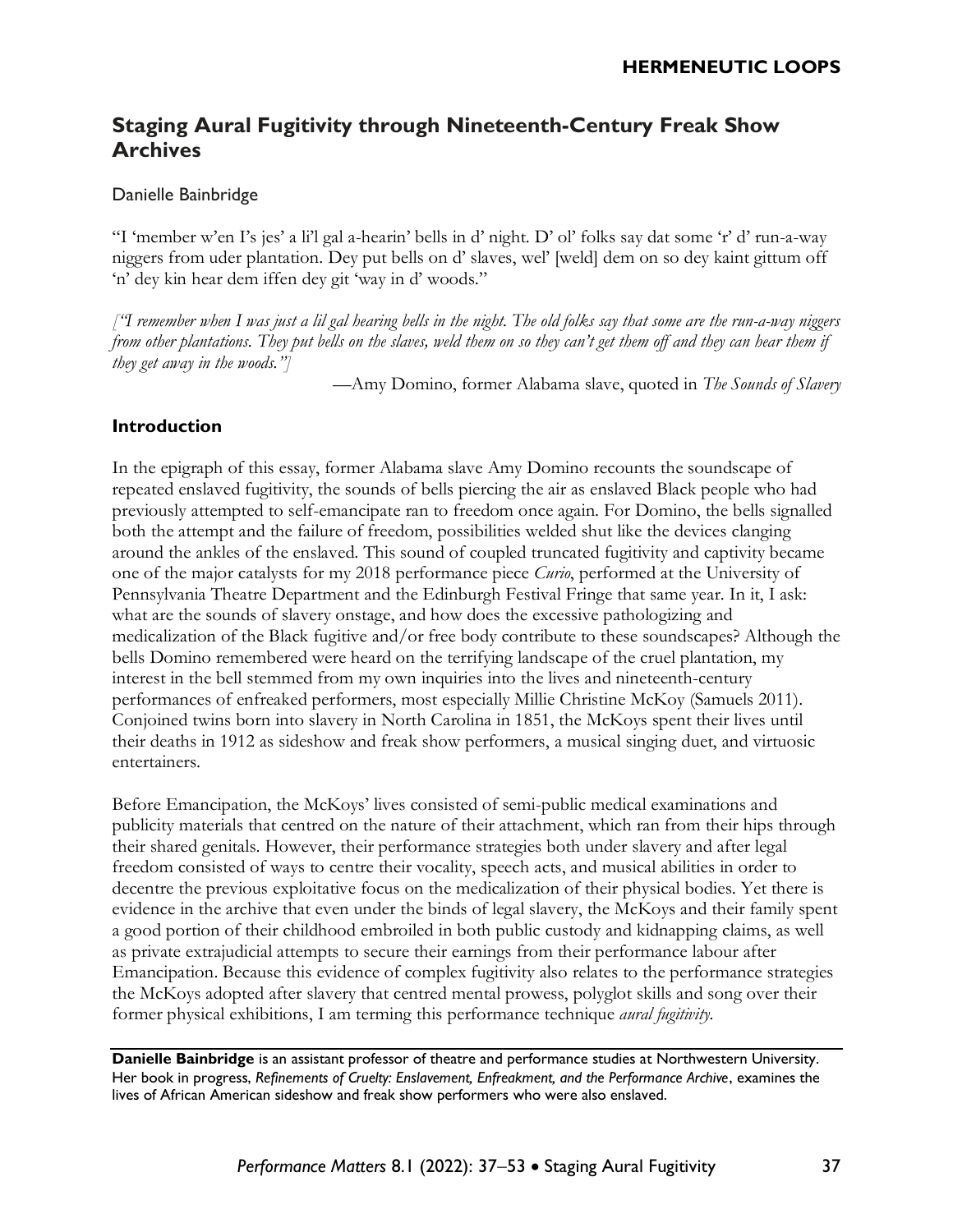Building on Daphne Brooks' "spectacular opacity" (2006) and Uri McMillan's "sonic of dissent" (2015), aural fugitivity looks to how sound acts that refuse all-encompassing archival capture and recording are antithetical to the panoptic gaze of slavery's meticulous record-keeping and exist in the archive as an act of refusal by enslaved or otherwise oppressed performers. Therefore, the fragmentary nature of the McKoys' performance archive should be honoured and spotlighted in any attempts to recreate or restage it for contemporary audiences. To this end, *Curio* never allows the audience to become completely lost in the pure pleasure of visual observation and performance of the enfreaked body that defined the McKoys' act prior to Emancipation. Rather, every aspect of the staging and script is designed to highlight the qualities of aural fugitivity that the McKoys took part in onstage.

This essay will couple an analysis of the McKoys' aural fugitivity with an excavation of *Curio* in order to answer the opening question about slavery's sounds when they are thrust under the scrutiny of the stage. Through aural fugitivity, the Black enslaved performer is able to gain conditional freedom from an all-encompassing archival capture by using sound acts that defy accurate recording. The McKoys' aural fugitivity took the form of lyrics that exist in the archive without music (which served as the basis for *Curio*), as well as their improvisational speech acts that so delighted and astonished audiences that they failed to be dictated or recorded. Through improvisational and ephemeral speech and sound acts, the McKoys were able to maintain a fugitivity rooted in their uniquely untraceable and hard-to-define sound. Their articulations and music serve as the catalyst for my own artistic and scholarly exploration of the sounds of slavery onstage, leading me to contemplate the best ways to stage nineteenth-century aural fugitivity for a twenty-first-century audience.

Since the McKoys were enslaved until Emancipation but constantly either passively (as children) or actively (as newly freed young women) engaged in an ongoing struggle for freedom, I looked for ways to stage the aural fugitivity they perfected under slavery and continued to refine even after legal freedom. However, I soon realized early in the writing process that merely faithfully restaging the McKoys' shows would not illuminate the strategies of aural fugitivity that dictated the terms of their pre- and post-Emancipation performances. All the archival evidence that remains of their performance strategies exists in incomplete fragments: reviewers' praise of their singing voices, reports of them speaking to two people at once to prove they weren't one person, claims that Millie was an alto and Christine a soprano, evidence they always used the singular first person pronoun when referring to themselves, and lyric sheets that survive in their coauthored (auto)biographies sans music with the indication that some of the songs were written expressly for them and instructions that audiences should sing along.<sup>1</sup> It was out of these fragments of information that I began to interrogate how I could create a soundscape that encompassed both the complexity of the McKoys' performed world and also the social and legal conditions of aural fugitivity that were evident in their biographical information.

Therefore, I eschewed more faithful recreations of the McKoys' performances and evidence in the archive that indicated more conventional approaches in favour of a "critical fabulation" in service of the methods they employed during their lives (Hartman 1997). Namely, I chose to stage a historical and theoretical intervention by replacing the instruments they played in life (e.g., the piano and the guitar, which are mentioned in written and visual archival materials) with a set of handbells when I set their lyric sheets to music. I was drawn to the bells for a variety of reasons. First, their use in torture devices like the ones described in the epigraph and staged in the bell rack (below) meant that they were already a part of the accounting and property loss prevention methods well documented in slavery. These torture devices, as essential to the mechanisms of slavery as the plantation owner's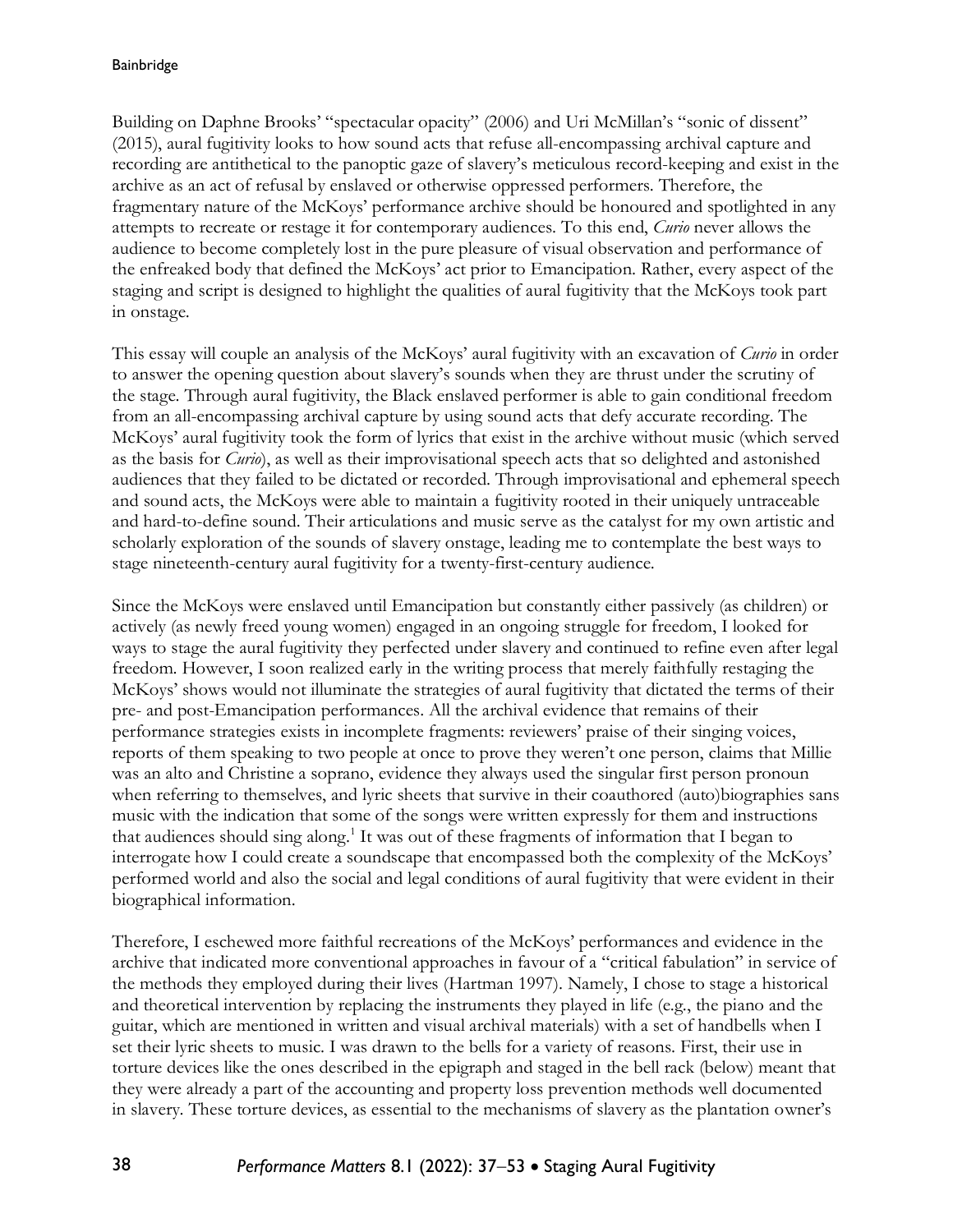ledger and the whip, had an accompanying auditory function different from other methods of control: to make fugitivity heard when it could not be seen. Second, combining a fictional element like the bells with a historical fact like the lyric sheets allowed for a bridge between a faithful restaging and a complete reimagining of the archives. It allowed me to take what I could glean about the McKoys' aural performances and to fill the voids where I could not know (namely, the sound of the music that would have accompanied them in real life.) And lastly, by having the bells played onstage in *Curio* later transformed into a bell rack worn by the actresses playing the McKoys, the bells never allowed our audiences to become completely comfortable in the visual realities of the enfreaked and enslaved Black body onstage. The bells decentred physical awareness of the enfreaked body in favour of repurposed sound. I worked in close collaboration with undergraduate performers at the University of Pennsylvania (Duval Courteau, Aria Proctor, Breyasia Scott and Hannah Spear along with student composer Elias Kotsis), scenic designer Sara Outing, and our director Dr. Rosemary Malague. The result was a process born of mutual interrogation and creative discovery that helped to reimagine the worlds of enslaved and enfreaked performance around aural fugitivity. This essay interweaves analysis of *Curio* alongside biographical and (auto)biographical archival remains of the McKoys in order to excavate the ways they created their uniquely fugitive sound.



The bell rack. Courtesy of the WPA Slave Narratives online archive.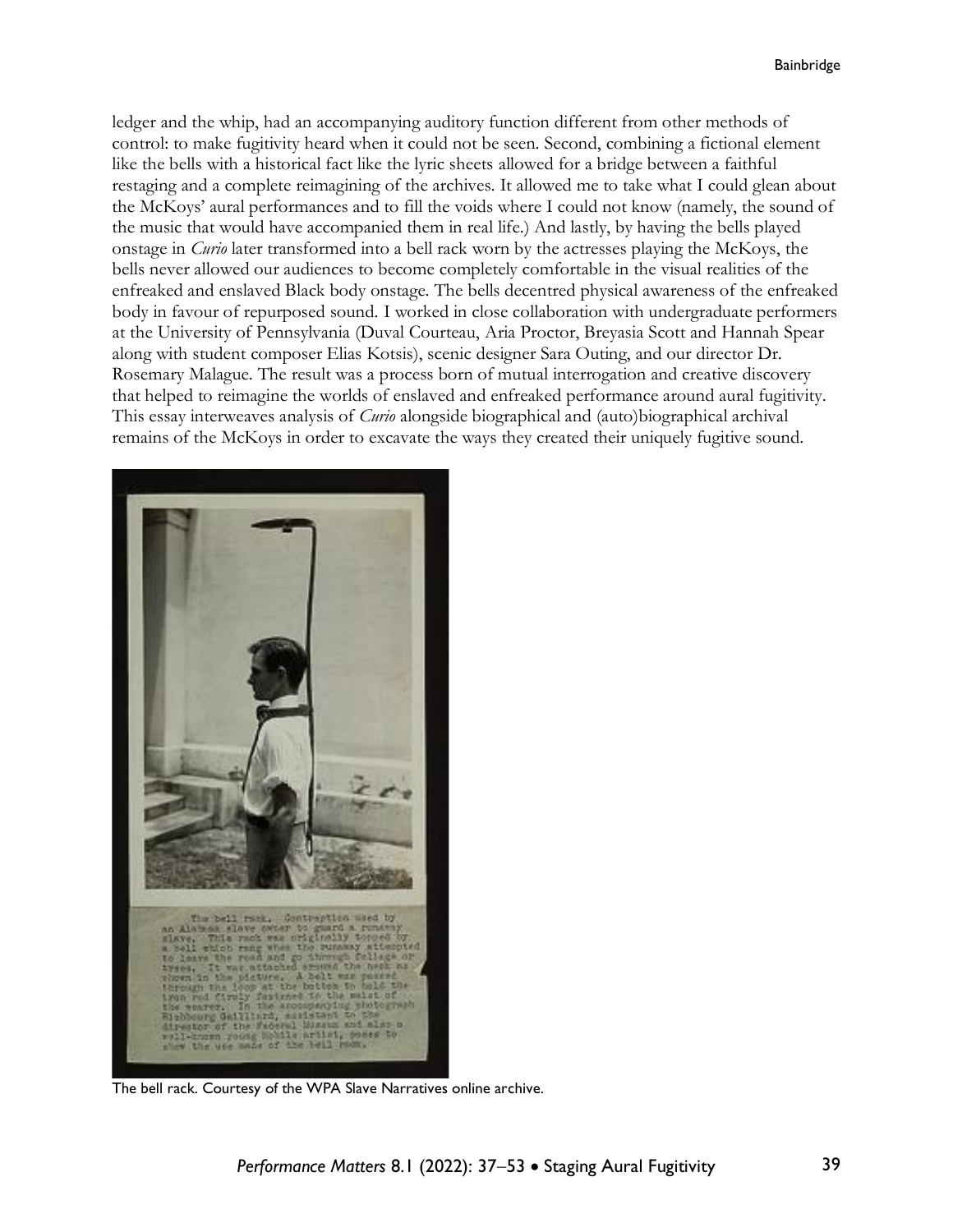

## **Part One: The (Auto)Biographies of Millie Christine McKoy**

Poster for Curio. Courtesy of the University of Pennsylvania Theatre Arts Department.

My theorization of the McKoys' aural fugitivity rests on two critical stories in their archival biography. Although there are multiple stories of resistance in the McKoys' archive, I've marked these two as significant because they predate the twins' decision to eliminate semipublic physical and medical exams from their performances at fourteen. That shift from medical anomalies to purely musical and vocal duets and other sound acts (e.g., speaking to two people in two languages at once) marks an important transition from slavery to legal freedom and physical objectification to greater control of their act and earnings. I mark these predating events as significant in their formulations of performances under newly granted freedom because each story points to a complex interplay between legal freedom and extrajudicial methods used to keep Black people perpetually enslaved. Out of this mire of competing forces emerged a performance strategy that redefined the McKoys' relationship to both white audiences and their extraordinary physical bodies. The first comes from an 1883 reprinting of their 1871 (auto)biography.<sup>2</sup> This evolving document was likely coauthored by the McKoys and the white sideshow proprietors who helped to orchestrate their act (Frost 2009). The (auto)biography exists in many permutations in the archive with addendums, additional details, and advertisements changed to suit the specificity of the individual sideshows it was used to advertise.<sup>3</sup> Because the McKoys often collaborated with different showmen and travelling performances, the shifting details of the (auto)biography serve as a curious destabilizer of their personal narrative.

Additionally, these printed (auto)biographies were used to advertise the McKoys' act and also served as souvenirs for the eager audiences who came to see their shows. The (auto)biography also serves as the most complete archival record of the McKoys' lives and performance legacies. It combines biographical information about the twins' early lives and origin story with a fantastical account of their multiple kidnappings in their youth, medical reports about their conjoined bodies, and the lyric sheets that serve as the basis of *Curio*. Although the veracity of the document remains in question, it nevertheless remains the best jumping-off point for the analysis of the twins' performance strategies.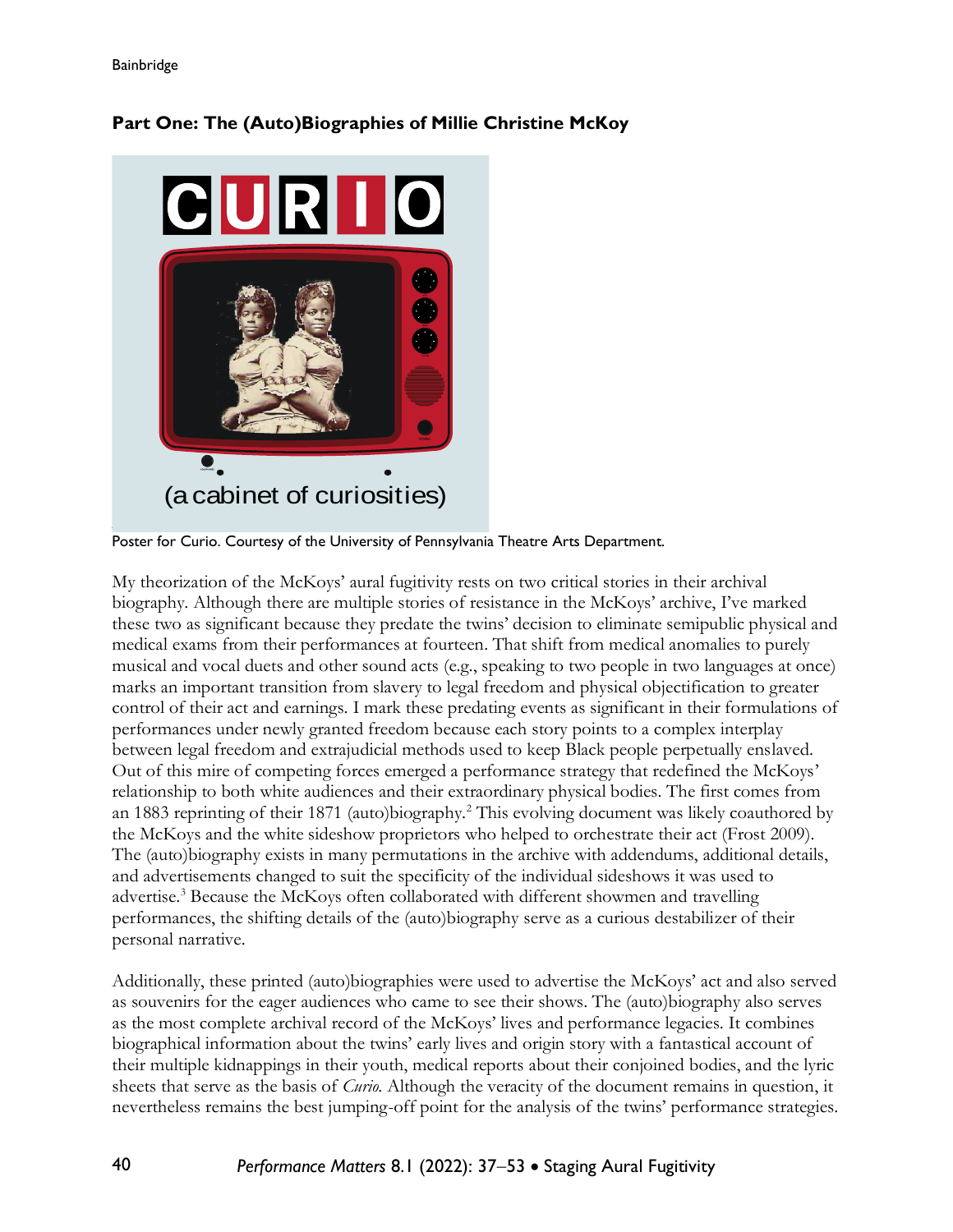The second biographical source that serves as the basis of the twins' aural fugitivity is an 1866 letter written to the Freedman's Bureau on behalf of the twins' parents, Menemia and Jacob McKoy. The letter implicates the McKoys' final owner, Mrs. Smith, and famed showman PT Barnum in an alleged plot to keep the young McKoys enslaved after legal emancipation by having them perform without wages in Barnum's Museum in New York.

This narrative of forced performance labour combined with the (auto)biography's assertion that the twins were kidnapped multiple times in their youth because of their earning potential as racialized freaks create the conditions of fugitivity that defined the McKoys' act post-Emancipation. By purposefully shifting the focus of their act from the invasive semipublic doctors' exams and reports that defined their youth to aural improvisational performances that defied simple and allencompassing archival capture, the McKoys were able to assert an aural fugitivity in the face of a system that sought to perpetually enslave them onstage. This enslavement was inherently linked to their race, disability, and exceptional talents.

Two versions of the biography printed in 1883 and not attributed to any particular author, held in the Beinecke Rare Books and Manuscripts Library at Yale University, serve as the basis of my analysis of the twins' ongoing attempts at some form of self-styling and limited liberation.<sup>4</sup> A later version of the twins' original 1871 (auto)biography is reprinted in Linda Frost's *Conjoined Twins in Black and White* (2009, 40–49)*.* The major difference between the published biographies at the Beinecke and the circulated (auto)biography is a switch from the first-person singular to a narration written in the third-person singular (although both fluctuate between singular and plural pronouns, as most materials on the twins do). Interestingly, the versions of the biography and (auto)biography are almost identical in content, showing that the same story was circulated as a generic template and that there was also a conscious cultivation of the twins' public image and personal narratives. Only the autobiographical account, published in 1871, is credited to a direct authorial source: the twins themselves. However, considering that the content remains virtually untouched, it seems highly unlikely that they were the sole original authors of the text. Speaking about the role their autobiography has played in contemporary interpretations of the twins' lives, Ellen Samuels notes in "Examining Millie and Christine McKoy: Where Enslavement and Enfreakment Meet":

I argue that contemporary attempts to recognize the McKoys' agency by treating this first-person narrative as an autobiography that speaks in their actual voice(s), and thus as a reliable historical source, have actually functioned to present the twins as collaborators in their own oppression. (Samuels 2011, 55)

Samuels goes on to note that the content of the autobiography falls into the category of "apologist slave narratives," seeking to promote its own form of supposedly "benevolent" slavery that is unsupported by contemporary historical evidence (2011, 55). I agree with Samuels' assertions that uncritically utilizing this first-person narration as a site of agency unwittingly casts the twins as coconspirators and willing participants in their own enslavement. Yet coupling these biographical and supposedly "autobiographical" accounts with additional resources regarding the twins' enslavement, freedom, and varying legal status does elucidate that they were highly conscious of their status as physical commodities. As a result, these texts, which focus heavily on the twins' movements and legal statuses, show the permeability of the various sites of emancipation they traversed as well as their ability to manipulate and navigate these legal statuses to their advantage.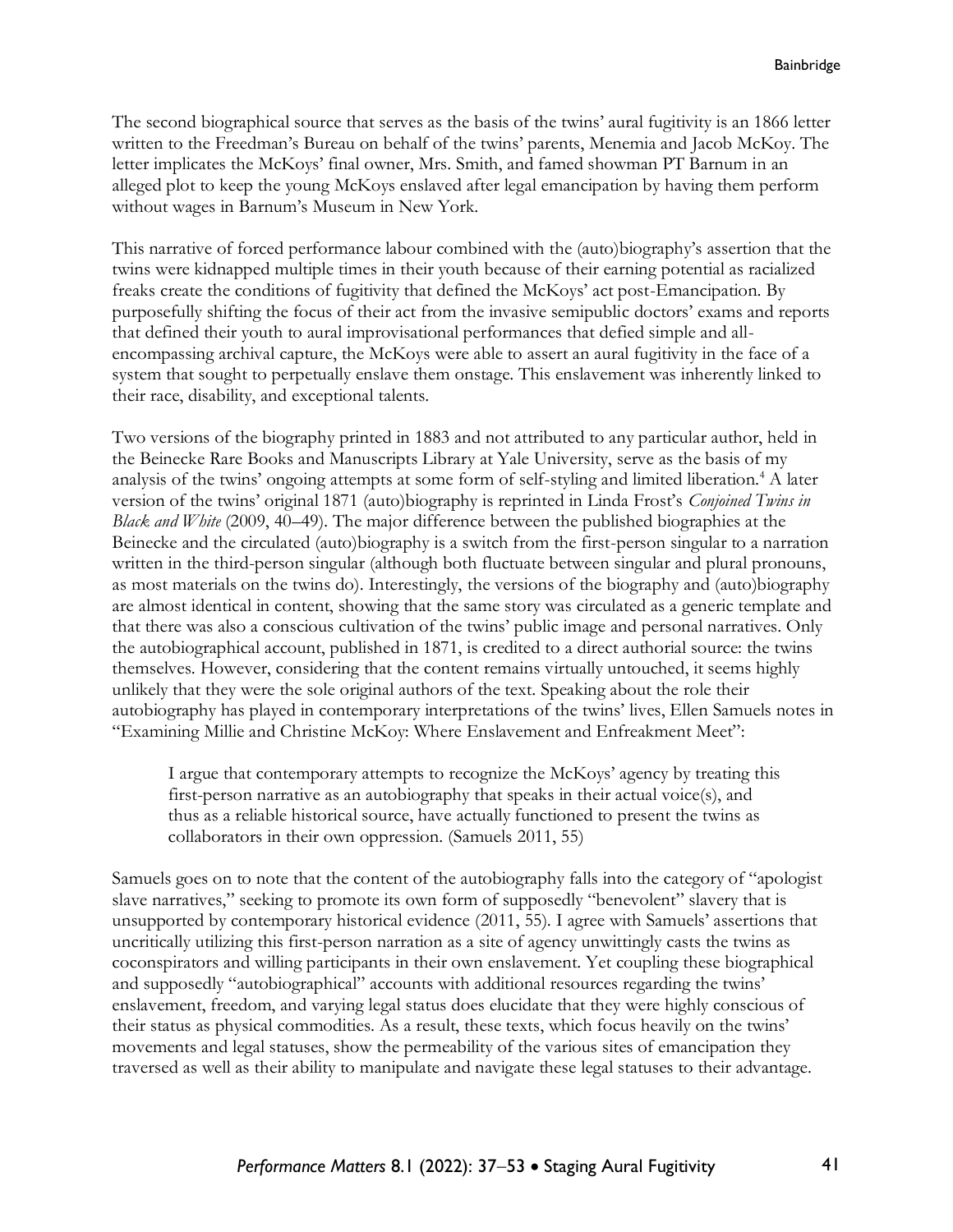The 1883 promotional biography begins by listing the eight known wonders of the world, with "Miss Millie Christine, the Carolina Twin" ranking in eighth place. The text itself is proclaimed to be a "Biography, Medical Description, and Songs" of the twins, effectively listing the three major selling points of their show. The biographical description goes on to note the twins' birth in 1851 on the plantation of a minor slave owner named Alexander McCoy (from whom the twins took their surname). Born to Menemia and Jacob McKoy, the twins would later go on to purchase tracts of land near the plantation on which they were born for their elderly parents.<sup>5</sup> In turn, their father bequeathed this plantation to his children and grandchildren, with the stipulation in his will that the land could not pass to any other but his direct descendants (Martell 2000, 254). The biography notes that McCoy was a poor farmer, and when the twins were approximately fifteen months old, he sold them to a man referred to only as Brower for \$10,000. Because Brower was not in full possession of the cash amount, a Mr. Joseph Smith was then asked to secure the promissory note, after which Brower relocated the twins to New Orleans for a medical exhibit and freak show. Brower, however, proved to be a poor businessman. He met an unidentified self-proclaimed Texas millionaire. The man claimed to own "large tracts" of land in that recently formed US state. However, the would-be millionaire turned out to be a scam artist and quickly absconded with the twins to Northern states, where they were secretively put on public display (Biography 5).

As the story goes in the biography, when Joseph Smith is informed of the twins' kidnap, he promptly pays the outstanding debt of \$10,000 to McCoy, gaining full legal custody of the disappeared girls. The author then notes this proviso in Smith's agreement with McCoy:

He at once paid the purchase money in full to Mr. McCoy and took from him a deed which made him the exclusive owner, under then existing laws, of the person of Millie Christine. The proviso, "wherever he could find her," was of course understood, and in order to quiet the mind of her mother and convince her that, whenever found, the child would be restored to her care, Mr. Smith at the same time purchased the father, mother and seven children, a transaction of course involving a large sum of money, all of which was dependent for its recovery on the recovery of Millie Christine herself. (Biography 6)

If ownership over the child is not the inherent right of the enslaved mother, Smith's decision to claim legal responsibility over the twins' entire family is more closely related to his proviso that he should be able to recover the twins "wherever he could find her." It is at this precise moment the narrative diverges from the American context to take on a transnational scope. The twins' bodies were being passed from hand to hand in American slaveholding states, and even throughout Northern states who were obligated under law to return escaped enslaved persons to their owners under the edicts of the Fugitive Slave Act of 1850 (passed scantly one year before the twins were born). However, the spectrum of international slave law further muddied the waters of their legal status.

The twins were then secretly transported to Britain and were later discovered on exhibition in Glasgow, Birmingham, and finally London. According to the biography, Mr. Smith then transported the entire McKoy family, including Menemia, to London to reclaim ownership of the young girls. The twins were returned to the care of their mother. In the biography, the author ventriloquizes the ruling of the British judge presiding over the case, writing: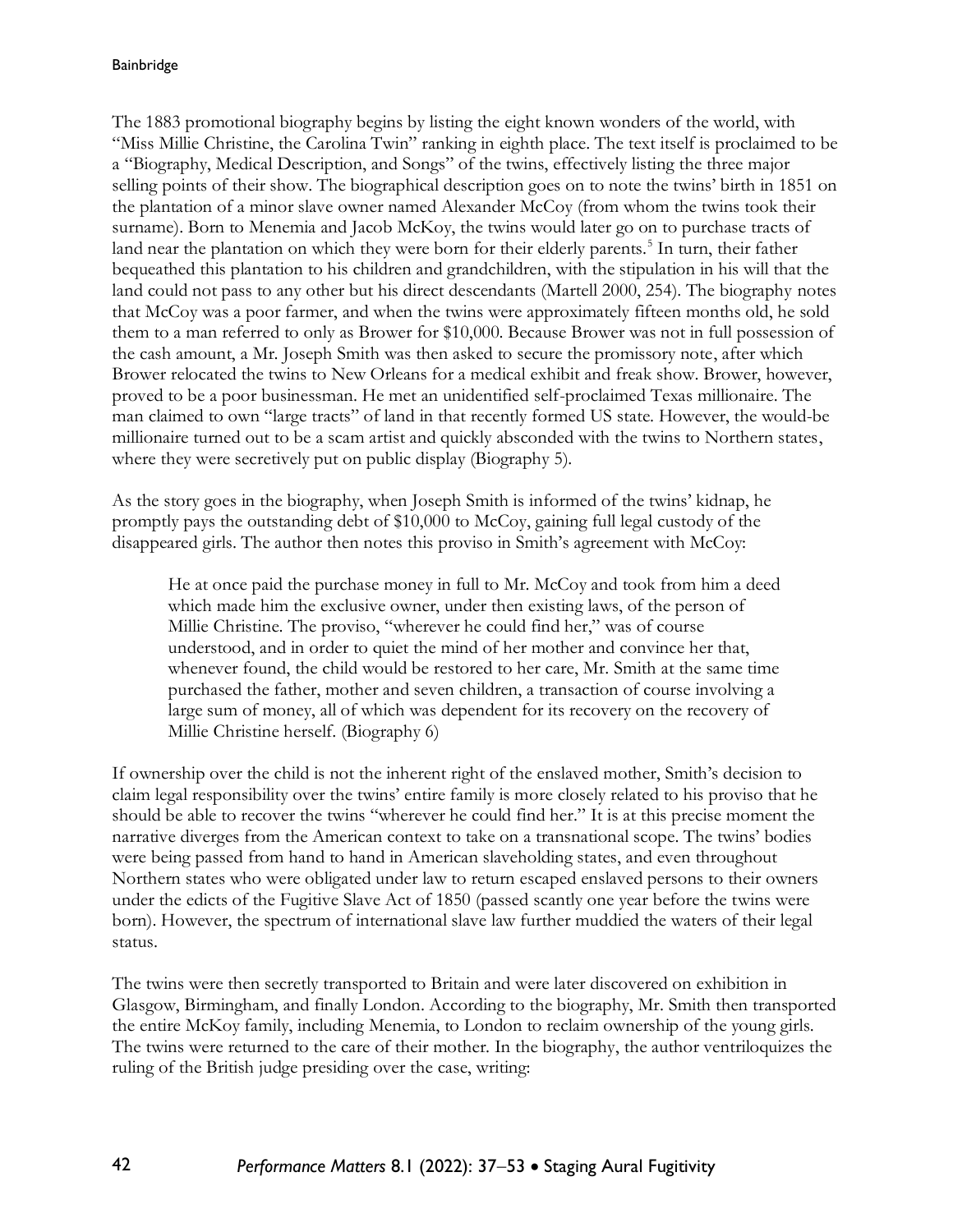The child should be given into the custody of its lawful mother. If it was not the child of the defendants, then mother never bore a child. Every lineament, every feature, every look betokened it; every spectator in his inmost heart felt, yes, knew it to be her child, almost as certainly as though they had seen it every hour since its birth." (Biography 9)

Because slavery had been abolished in Britain and its territories from 1833 onwards, Smith's claims of ownership ended at US borders. Therefore, in Britain, the children's legal status (and that of their parents, for that matter) was converted from enslaved to free. Yet the mandates of Smith's ominous proviso reign dominant here. By purchasing their parents and moving them to London temporarily, Smith was able to circumvent British law and retain unlawful ownership of the entire McKoy clan. He then transported them back to North Carolina, supposedly at the bequest of Menemia.

After they returned to the US, the entire McKoy family remained under the legal ownership of the Smith family until the official abolition of American slavery. However, even following the abolition of slavery and the departure of their parents and siblings from the Smith household, Millie and Christine remained with the Smiths for many years in a dubious legal status somewhere between enslaved labourers and employed performers. This muddied legal status, in which they lingered somewhere between employee and enslaved, is further demonstrated by the 1866 letter to the National Freedman's Bureau. The letter not only shows that there was ongoing conflict over the McKoys' earning potential and custody post-Emancipation but also demonstrates the often-fraught relationship between legal ownership and parental custody. By this juncture, they had already begun to shift their performances away from semipublic and highly reported medical examinations to performances of aural virtuosity and dexterity. After age fourteen, the twins were never examined naked by a medical professional, with the exception of their 1871 visit to a Dr. Pancoast when they were treated for an abscess-like formation on their shared genitals (Samuels 2011, 66–69). And yet, despite their often-celebratory biographical writing about their lives under slavery (which included high praise for the Smiths in their (auto)biographical and biographical texts), the McKoys' archive points to contradictory conditions of freedom, even after Emancipation, as evidenced by this letter. The letter, which predates both the (auto)biography and biography, notes a claim that the twins' parents (Jacob and Menemia) brought against the widow of their former owner, a woman named Mrs. Mary A. Smith, on August 17, 1866, less than a year after the end of the Civil War.<sup>6</sup>

In the letter, a Lieutenant Echelberry writes to General Allan Rutherford that he has met with "Jacob and Menemia McCoy (freed) and would respectfully ask if there can be any thing done by the military authorities to help them get possession of their children." He goes on to note that Mrs. Smith, who was the owner of Menemia and Millie-Christine at the time of emancipation, "refused them their freedom, and by misrepresentations kept them in her service some time thereafter." Through threats, coercion, and concealment, Mrs. Smith kept possession of the underaged twins, requesting that Jacob and Menemia sign over the custodial rights to their children in exchange for "one fourth of all she made by exhibiting the children." The letter closes by saying:

Under these promises and threats, they signed the contract and Mrs. Smith kept possession of the children and has them now on exhibition in Barnum's Museum, New York City. Mrs. Smith has not paid any money for the services of the children and the parents are very anxious to get possession of them again, and they are not able to follow Mrs. Smith and appeal to the civil authorities on account of not having money. From the character that Jacob and Menemia have among those that know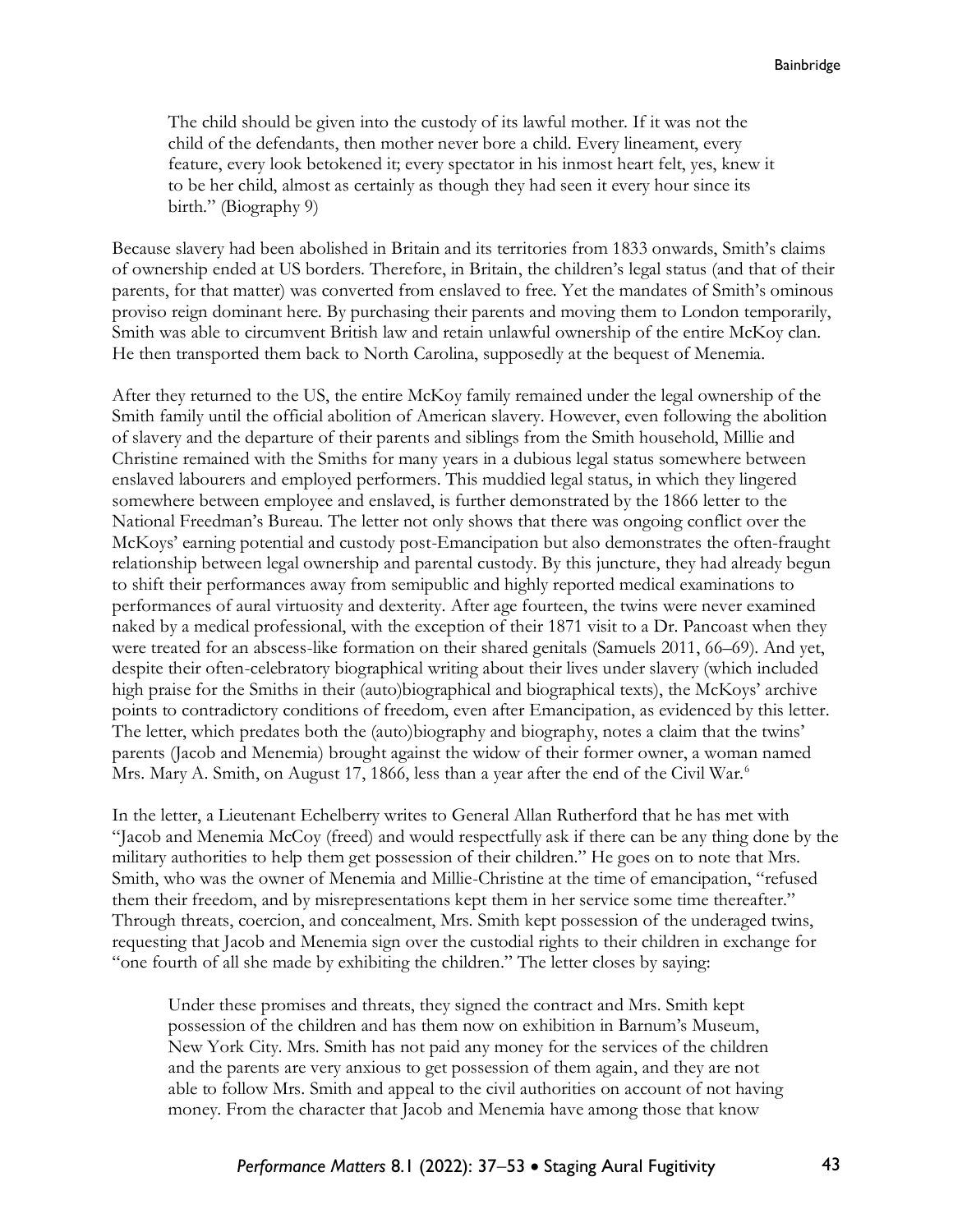them, I think their statement true. (quoted in Samuels 2011, 63–65)

There appears to be the potential here to think of this move as an act of demanding labour reparations for the McKoys' time spent in Barnum's Museum in New York City. Here the distinction of custody and ownership over the twins' (both their enfreaked bodies and the earning potential of that unified body) remains in flux.

Both the McKoys' biological parents and their former owner maintain that they have a right to ownership of the girls and their earnings and look to exert those rights through this custody dispute. The fact that the girls at this point are teenagers (merely fifteen years old) only serves to heighten this legal battle. This comes at a point when just a year prior, the twins had begun to change the shape of their act by refusing to be exhibited or examined nude in public, and also following several internationally published kidnapping attempts in their early childhood, which are detailed in newspaper articles and their biographies.<sup>7</sup> So the conditions of their performances, even after we might assume legal emancipation, continued to bear the weight of unfreedom even into the latter half of the nineteenth century, similar to the narratives taken from the archives of the Freedman's Bureau detailed by Tera Hunter in her monograph *To 'Joy My Freedom* (1997).

## **Part Two: Aural Fugitivity Emerges**

After the twins began to deny or severely limit doctors' public and private access to their conjoined bodies (most notably their conjoined genitalia, which served as a point of continued examination and fascination), they began to engage in performance strategies that centred speech and sound acts over physicality. By withholding access to their bodies post-Emancipation, the twins set in motion a new way that they would be represented. The Smiths (their final owners) went on to teach the women multiple languages (in some cases, it is reported as four, in others five or seven), singing, dancing, reading, and playing musical instruments. Their act became a combination of these activities, with the medical reports and "verifications" limited to the texts of their promotional programs. Instead, they focused on performing the skills they learned in their traditional ladies' education. Reports of Millie and Christine speaking to two different people on two different subjects, often in two different languages, proliferate the archive as their new main attraction post-Emancipation, replacing medical exams altogether.And suddenly in the archive, there is song where there once were only silent observations, a marked shift upwards from the lower half of the twins' bodies to their faces that also moves us from visual material to aural material.

By identifying and amplifying the properties of music and sound in their archives, *Curio* first and foremost recreated a sense of their performance artistry and labour as it would have existed in real life. It also spoke beyond the contradictory and challenging speech present in their (auto)biographies to get to the heart of the conditions under which they performed as formerly enslaved and later free women. Because the McKoys' lyric sheets were meant to be sung and not read, there was something deeply dissatisfying to me in simply reading the work as written text without hearing them. Thus, I embarked on a journey to find the properties of the work and animate them in ways that foregrounded theatrical research and praxis in equal measure. Nineteenth-century enslaved performers like the McKoys in life and onstage were at once highly valued as spectacles (someone to be gaped and gazed at) and seen as abjectly valueless through the systems of traditional enslaved labour that deemed them unfit for "real work" because they couldn't bear children or enrich the estate through traditional manual or domestic labour. This is mirrored in the archive after death,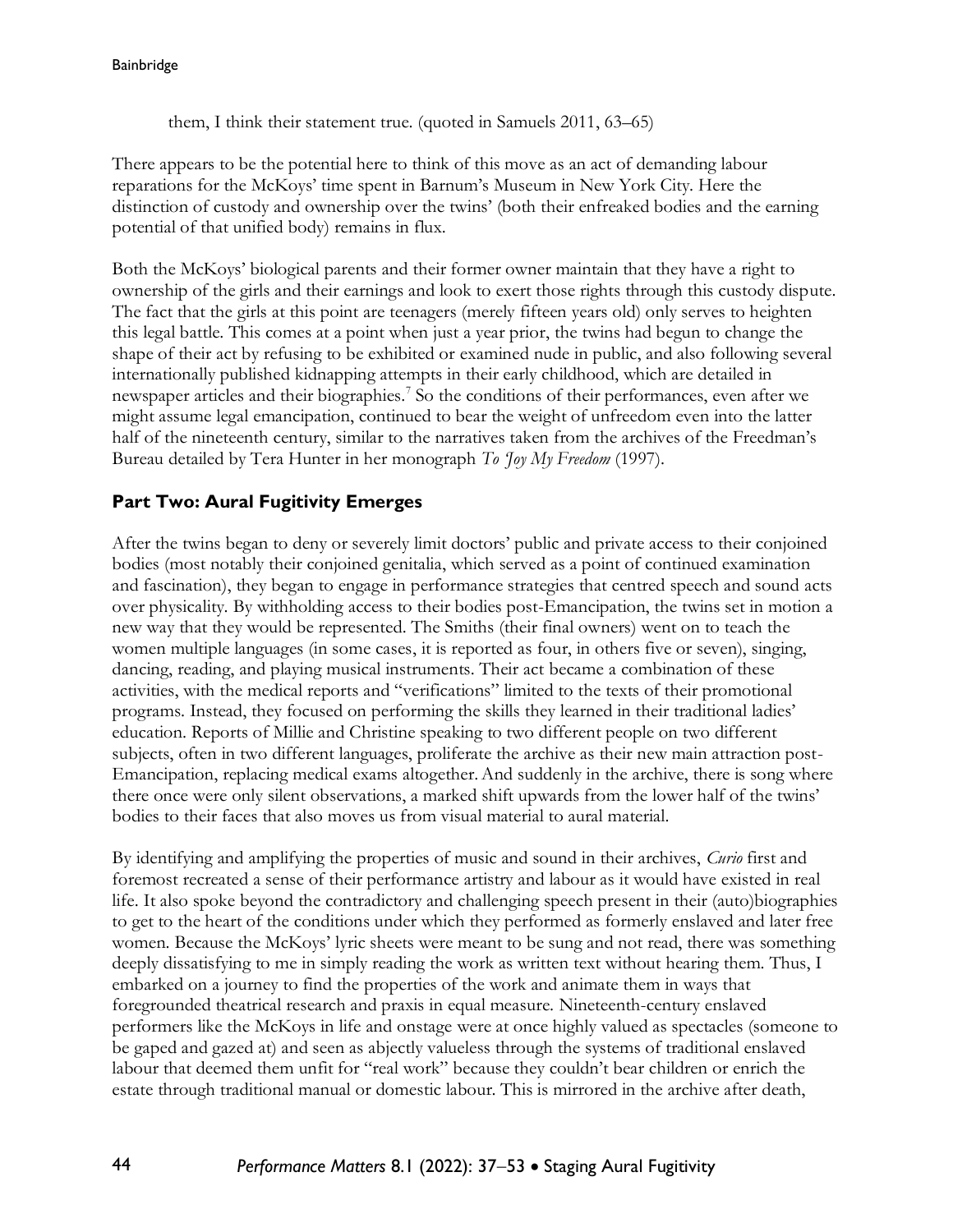where we still focus on the spectacle of these performers because we assume they are abject or "unfit for bondage" (borrowing here from Dea Hadley Boster). But it is precisely the impulses of curiosity and pleasure that continue to drive artists, scholars, and audiences to these works. The conditions of bondage under which they were created (regardless of whether the bodies were deemed fit or unfit) continue to ensnare and condemn us as a result. By sitting with and through the discomfort of my own complicity in creating this piece, I aimed to recreate conditions that mirrored the painful legacies of enslaved or unfree performance with methodologies that amplified the virtuosity of the McKoys' skills. This existed both onstage for the actresses portraying the McKoys and throughout the audience who came to witness the staging.

With details of their (auto)biographies informing the action of the play, I turned my attention to the McKoys' lyric sheets sans music. I combined the conditions of unfreedom that permeated their archives prior to and immediately after Emancipation with my own theorizations and research into how their world onstage should sound for twenty-first-century audiences. In order to do this, I made a few tentative assumptions as a writer but not a composer and combined my assumptions and research with the efforts of student composer Elias Kotsis and the direction of Dr. Malague. The first assumption was that the McKoys' musical legacies largely centred on their speaking abilities, vocal styling, and oral and linguistic dexterity. This assumption was confirmed by extensive archival research at Yale's Beinecke as well as in the North Carolina collection of UNC Chapel Hill and the North Carolina State Archives. My second assumption about the lyric sheets sans music was that music usually delivered in this style has a few common characteristics that (as a nonmusician) I've anecdotally observed. They tend to be easy to sing and repetitive and are intended for singers and nonsingers alike to be able to join along extemporaneously. As a model for this, I thought of nineteenth-century parlour songs with rolling Southern pastoral themes and Black Christian gospel hymns. The imagery of the lyrics, with their idealized genteel antebellum South and traditional Christian themes, reinforced this feeling in me. In doing so, I wanted to recreate the space of the freak show stage, where the McKoys' eager audiences (for an additional fee) could purchase souvenir programs like the one I previously discussed. But I still wanted to emphasize the conditions of unfree or fugitive performance in the archives of the McKoys. As a result, I was drawn to the handbell because bells were frequently used as torture devices to sound the alarm if fugitive slaves repeatedly attempted to escape.

Bell racks and devices like them were meant to not only protect slave owners from the loss of property but also dehumanize and pathologize fugitivity. Writings on methods of torture and control often stressed not only hindering escape through physical impairment but also through psychological torture meant to destroy the emotional resilience of the enslaved, attaching pseudoscientific terms to them such as "rascality," "drapetomania," and "sullenness." Similarly, freak shows often centred on displaying the medical disabilities of enslaved performers. *Curio* explores the connection between the bell as both a signal of capture and a method of music-making. The piece is invested in unpacking the use (or refusal) of medicalization onstage in the nineteenth century by investing in theory and sound over the purely visual spectacles favoured in freak shows. In creating a performance piece out of the archival remains of the McKoy twins, I wanted to perform the methodological gesture of impartial observation that was so closely tied at its roots to the practice of displaying disabled and enslaved enfreaked bodies onstage. What occurred for these performers at the intersections of legality, disability, medicalization, and public performance? And what is our aim as scholars and artists when we reanimate these contentious performance practices for contemporary audiences?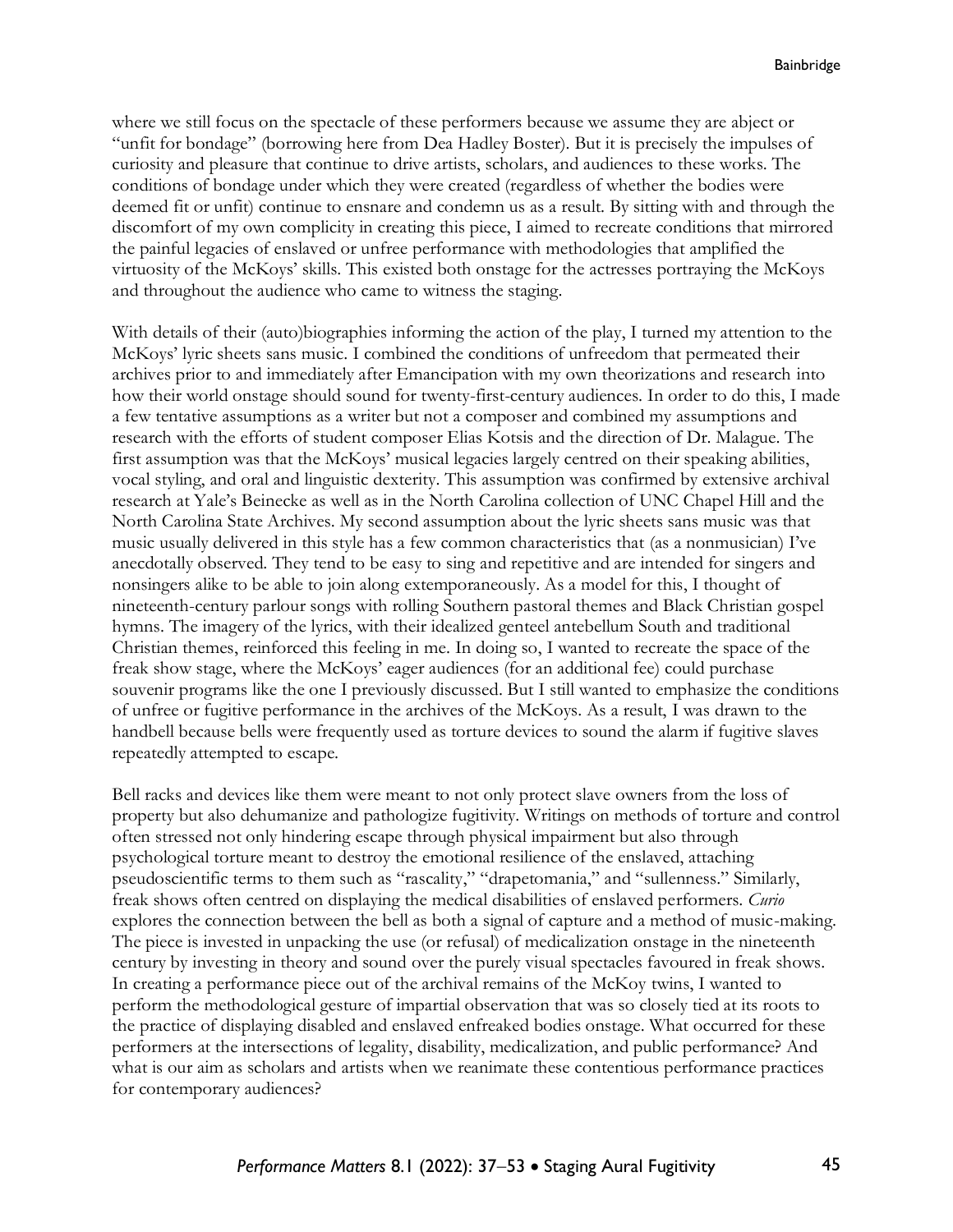

Still from *Curio*. Courtesy of the University of Pennsylvania Theatre Arts Department.

I became obsessed with the haunting resonance of the bell, both as it's sounded to make music and as it's used to capture and further enslave fugitive bodies. The devices like the ones described by Domino in the epigraph show a particular cruelty in their design. Not only were they meant to constrict the movement of the enslaved through the use of heavy and cumbersome metal structures, but they also made invisibility (one of the few protective postures of the slave) impossible through auditory means. Escape is most often thought of as an act that is dependent on invisibility or the act of not being seen. What this fixation of the visual ignores is that the sounds of escape needed to be equally undetectable in order to assure a fugitive body's safe passage. That these barbaric devices made you both more visible and more audible is their ultimate torture. The bells become transformed in her mind as connected to the process of thwarted escape. In this vivid recollection, the bell becomes both a method of capture, a way of ensuring the human property of plantations could not and would not make their repeated attempts at escape. The bell also unconsciously shows evidence of Black resilience and fugitivity, for why else would it be necessary to take these excessive measures if slaves were contented, as slave owners so often claimed?

This final question became particularly important in staging the lives of the McKoys post-Emancipation. The letter written on behalf of their parents to the Freedman's Bureau shows definitive evidence of attempted freedom and assertions of their rights to fair pay from their performance labour. This stands in direct opposition to the contented, almost familial relationship between the McKoys and the Smiths portrayed in the (auto)biography and biography. Similarly, their refusal to be examined again after being granted legal freedom demonstrates not only an awareness of their legal rights as newly minted free women but also an acknowledgment of the boundaries they could now create onstage between themselves and white audiences. In choosing to enliven the McKoys' performances for contemporary audiences, I drew attention to this knowledge of unfreedom coupled with the growing pains of Emancipation. Alongside this knowledge, I also had to reckon with the fact that in some ways, the freak show stage offered limited possibilities to exercise new freedoms for formerly enslaved Black subjects precisely because it was dependent on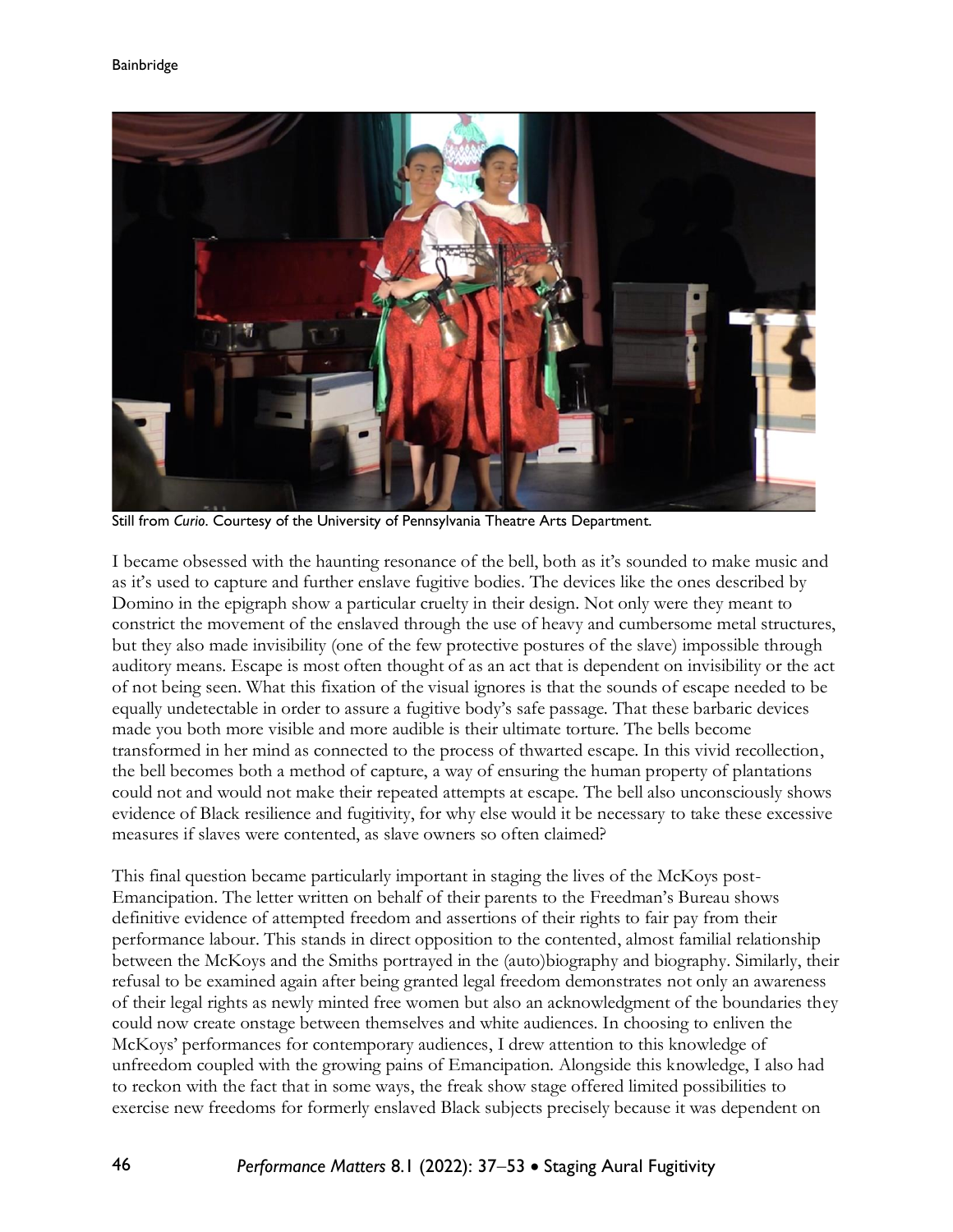an undergirding of medicalization and the objectification of disability. So even while I celebrated the McKoys' shift from physical display to more fully embracing the use of sound, I also recognized that this was a gesture with limited possibility for full freedom. Hence the bell became a symbol of their enslaved past, their newly won independence under legal freedom, and the limitations of those same freedoms under the weight of ableism and white supremacy.



### **Part Three: Staging the McKoys for Contemporary Audiences**

Costume design for *Curio*. Courtesy of Sara Outing.

When I began writing creative work out of the McKoy twins' archive, I drew inspiration from several artistic sources. The first (very surprisingly) was Audra McDonald's Broadway turn as Billie Holiday. During her critically acclaimed and transformative performance in *Lady Day at Emerson's Bar and Grill*, Audra McDonald as Billie Holiday begins to recall her musical predecessors Bessie Smith and Louis Armstrong. Taking these iconic performers as her musical antecedent, Holiday recalls how she always admired Bessie Smith's "big sound," which she was never truly able to emulate because "my voice isn't that way." However, when speaking of Armstrong's ability to convey emotion throughout his vocality, she laughs when she recounts that she never understood why he didn't "sing no words." In this moment, both McDonald the performer and Holiday (the performer, the character, the persona, the myth, the memory) are at their signature funniest. The audience is in stitches recalling Armstrong's scat, a loose connection of sounds and notes and utterances that are as signature to his style as his most famous standards (e.g., "Hello Dolly" and "What a Wonderful World"). Here the performer takes an unexpected turn, lowering her voice to barely above a whisper, before uttering dreamily, "but I just wanted that *feeling.* You know?" McDonald's whispering raised for me a fundamental question of Black orality and musicality: what is mimicry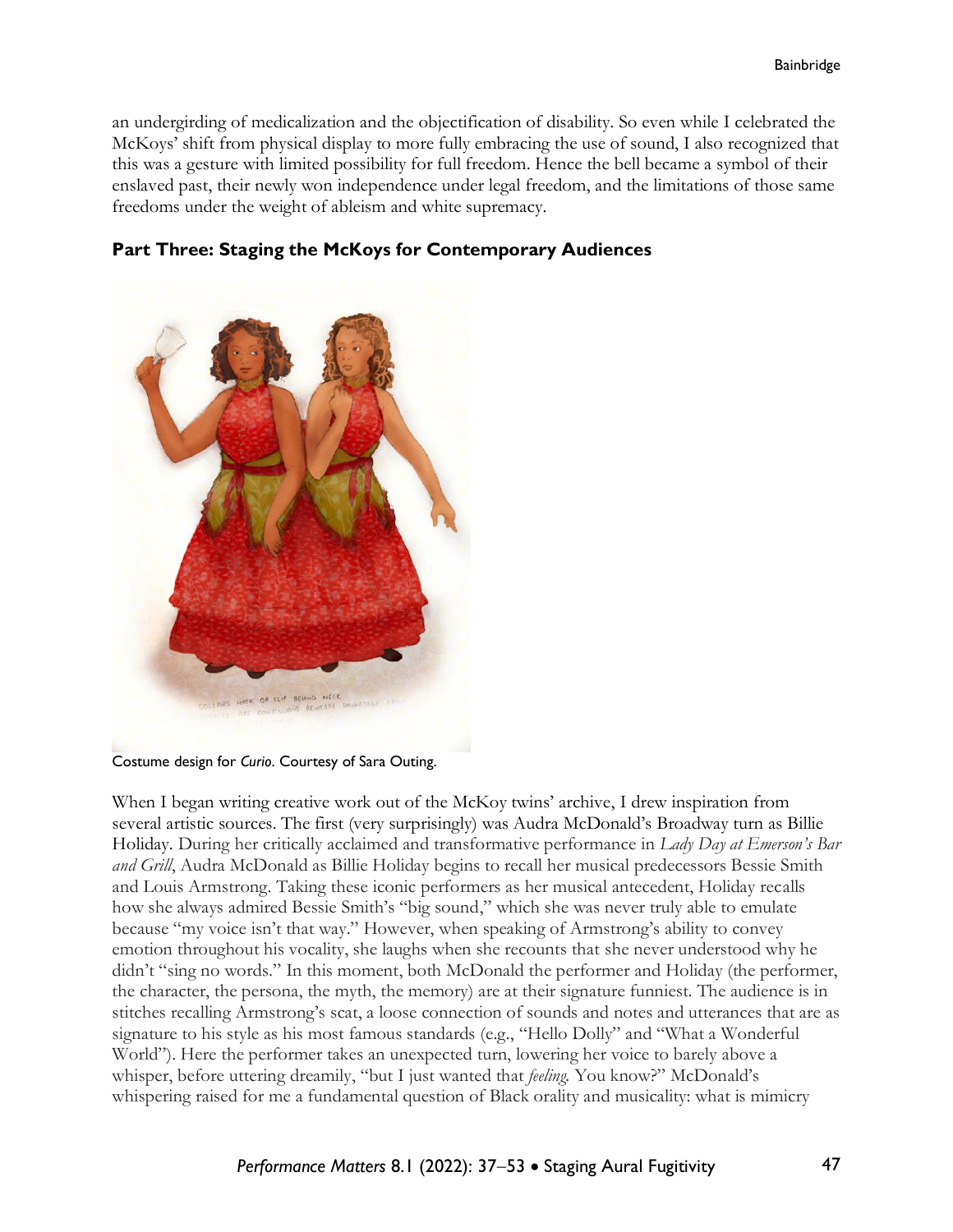and what is signification? What are the attendant values of ownership and possession inherent in delineating these two categories of artistic agency? Additionally, how do we measure style, that which is ephemeral and transient, intangible, and essential? More specifically, how do these pieces encourage us to view modes of style as not only essential to performance, but also to a Black performance tradition? What exactly is "that feeling," and is it familiar enough to all of us that Holiday's soft questioning "you know" resonates with each of us the same? What does she ask us to know?

My own project in the McKoy twins' archive focuses primarily on practices of consumption and performance labour as exercised by the McKoy family, both before and after legal emancipation in the form of aural fugitivity. In looking at the process through which a body can be categorized as "free" or "enslaved" and thinking about the ways the McKoys enacted subtle but strategic freedom through control of their performance labour practices, my project meets at the intersections of the "slave narrative" and emancipated labour, thinking of Fred Moten's evocation of the "anti- and ante- slave" and Omise'ke Natasha Tinsley's "anti- and ante- modern." <sup>8</sup> But looking again to Lady Day, a moment in the production that struck me as particularly poignant was Holiday's entreaty to the audience that parole officers always showed up to stop her club performances because she had no work card, which she was no longer eligible for because she was a convicted felon. Although early in the show she jokingly noted that a parole officer's role was to stop her from "having too much fun," here we hear a different refrain: *"they won't let me work!"* How is this knife's edge balance between pleasure and labour a constant mire for the Black female performer? What does an archive like that of the McKoy twins and Holiday say about the potential perils of these labour practices? What are the terms under which a Black performer's body enters the national and international consciousness (as Farah Griffin so aptly notes in her 2004 essay "When Malindy Sings")? And lastly, what insights do we gain from a moment like seeing Audra McDonald, an actress whose meteoric and sustained success on the Broadway stage has become the central plot point of her public persona, making her employability significantly less tenuous than her antecedent Holiday, uttering the frustrated words of Lady Day, "they won't let me work!"? And how does Holiday's insistence on performing until the end in spite of legality show a careful balance between an oppressive hypervisibility and a determined personal aural fugitivity so often expressed in Black performance?

The other side of my inspiration for the McKoy twins' performance didn't stem from music at all, but rather from the use of the bell in both torture devices and visual culture, as I mentioned earlier. At a point in my piece *Curio*, the two actresses (moving through the motions of an academic lecture) stop to tell the audience about the origins of the word "drapetomania." Researchers 1 and 2 are embodiments of my role in the archive, while Woman 1 and Woman 2 are cast as storytellers and jokester characters that work to upend and unsettle the progress of the academic lecture. They say:

RESEARCHER 1: A footnote: *Drapetomania.* A fictitious mental illness coined by Dr. Samuel A. Cartwright. Theorized as the reason that enslaved blacks fled captivity. Scientific racism, roundly disproven. Was popularized in 1851 the year the McKoy Twins were born. RESEARCHER 2: You said that already. RESEARCHER 1: I did? RESEARCHER 2: Yes.

Then about thirty minutes later, they return as different characters to note: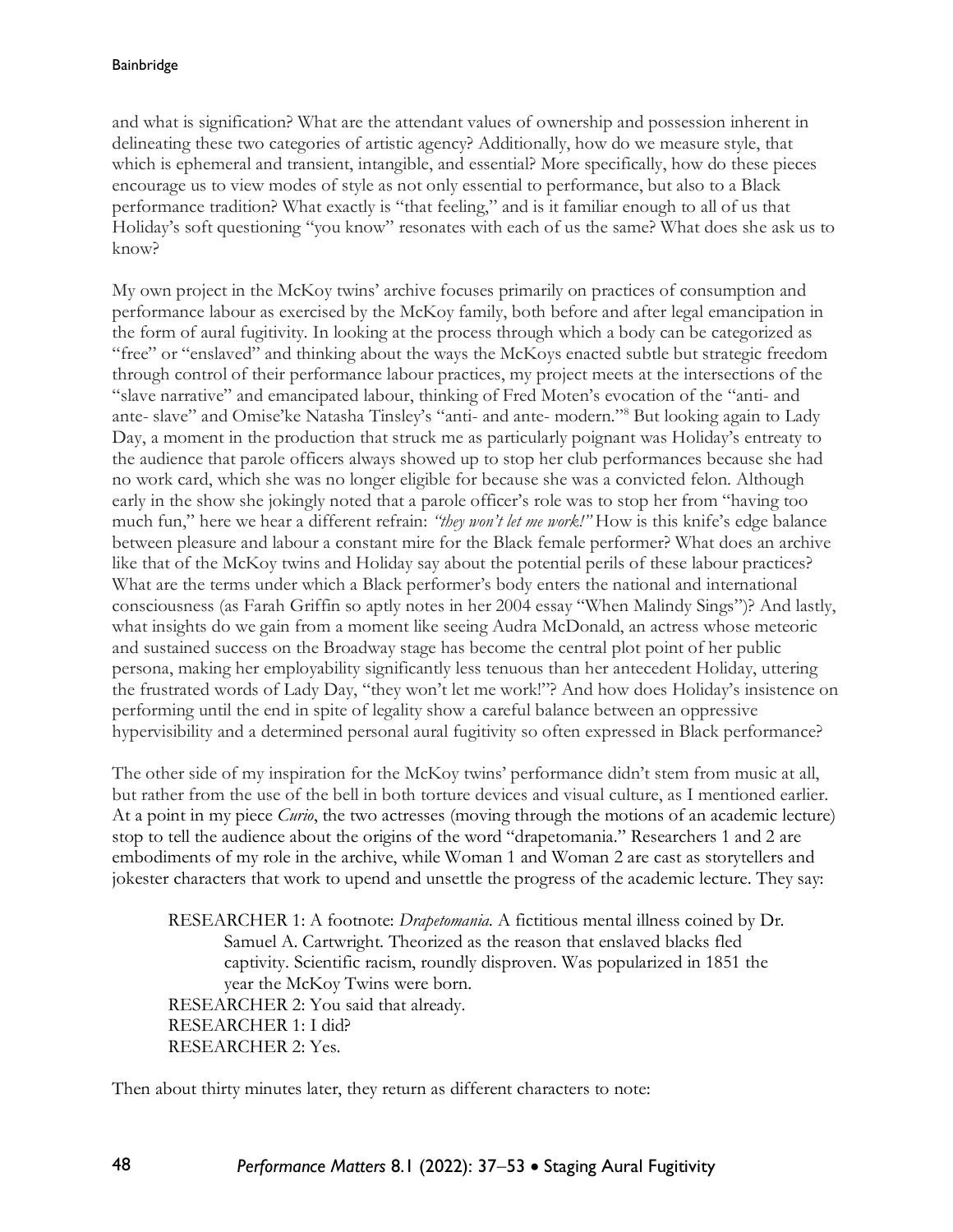WOMAN 2: If Drapetomania is a mental disease, the insanity of the slave, then the Bell Rack is a medical device.

And finally, another few minutes pass, and they add:

WOMAN 2: A footnote: *Drapetomania.* A fictitious mental illness coined by Dr. Samuel A. Cartwright. Theorized as the reason that enslaved blacks fled captivity. Scientific racism, roundly disproven. Was popularized in 1851 the year the McKoy Twins were born.

WOMAN 1: Is it diagnosable drapetomania if you just *dream* of running away? WOMAN 2: What?

WOMAN 1: If it's only dreaming?

![](_page_12_Picture_6.jpeg)

Joscelyn Gardner, *Creole Portraits.*

So, when it came time to stage my versions of these songs, it was this impulse at the back of my mind, along with my research and images of Caribbean visual artist Joscelyn Gardner's 2012 work "Creole Portraits," which was commissioned by and appeared in *Small Axe* 37. Gardner couples detailed and colourful etchings of the abortifacient flowers reportedly used by enslaved women to end unwanted pregnancies alongside torture devices and almost ventriloquized pseudomedical/scientific language used throughout the eighteenth and nineteenth centuries to classify and define the Black female body. It was Gardner's coupling of Western medical pathology with the shared knowledge of Black enslaved women (through the abortifacients and the tenderness evidenced by the intricate braiding designs) that drew me to take some dramaturgical licence when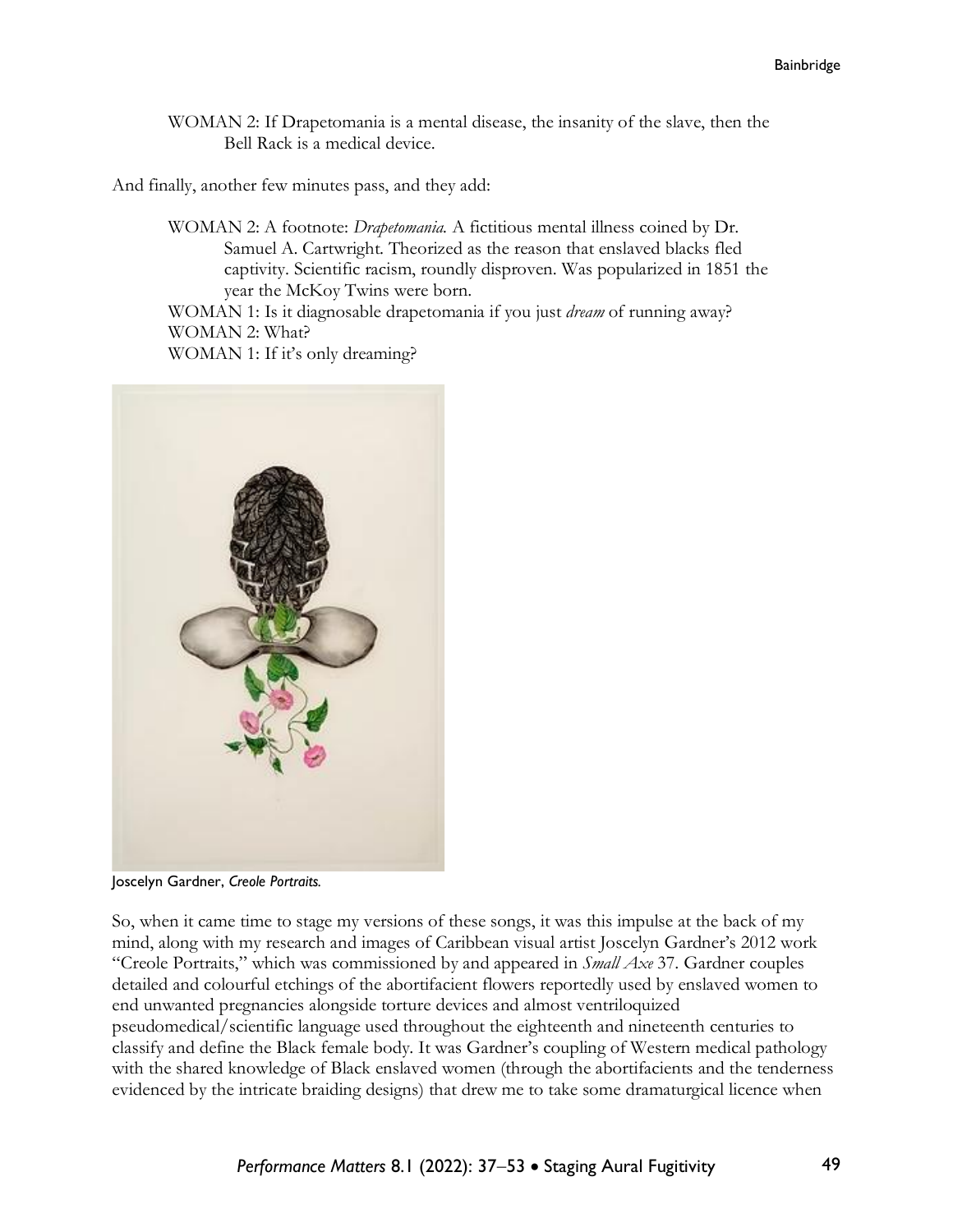setting the McKoy twins' lyrics to music. Since I already knew that I wanted to keep the parts of the songs that were irrevocably existent in the archives (the lyric sheets) in their original form, the music was a place for me to explore instruments that were more in service of the show than historically accurate.

After puzzling over the question of aural fugitivity and bells for about two to three years, I became interested in videos of all-girl handbell choirs online. At the time, I was looking for an instrument for my two actresses to play that would require all four of their hands to move in coordination, but without obstructing our view of their bodies or faces. I needed the songs to be simple, repeatable, and easily taught/learned. I wanted every prop that was written explicitly into the script to serve at least two functions onstage and signal the conditions of mixed freedom and unfreedom that the McKoys performed under. I already had the bells written in for the scenes of torture devices and the sounds of ringing bells and how that noise is (for me) haunted by their historical weight. But I found as I watched more and more videos of handbell choirs (most of whom were from the US South) that the bells also created a haunting and resonant ringing tone that aligned with the themes of *Curio* more closely than the piano or guitar. So, when the pieces sung in *Curio* were composed, our creative team looked to the handbells to provide insight into the complex conditions of freedom and aural fugitivity that the McKoys performed under while also capturing the otherworldly virtuosity of their live performances that reviewers and witnesses recount in reviews of their shows. The resulting performances of *Curio* demonstrated that the handbells were the most effective theatrical device in the show. While other segments felt strained or difficult for the actresses to embody (namely segments that mirrored academic lectures or focused exclusively on autobiographical material), audiences tended to be drawn in by and transfixed by the bells. The transition from musical instrument to torture device also proved to be one of the more instructive moments in the 2018 performance. It heightened audiences' awareness of the politics behind the McKoys' work while also providing another opportunity to hear the bell music in a different way when one actress (who was not wearing the device) reached over and rung the bell hanging high over her fellow cast member's head. The development of this moment came in collaboration with scenic designer Sara Outing and Dr. Malague as we discussed ways to make props more utilitarian onstage while also maintaining their dramaturgical functions.

## **Conclusion**

Reflecting on the 2018 production and projecting ahead to future rewrites and restaging, I plan to amplify the use of the bell and decentre the use of more academic frameworks in the script of *Curio.* Although the work was and is intended as an excavation of an archival collection, I found the framing of a lecture somewhat restrictive in our attempts to illuminate the deeper theatrical properties of the McKoys' extraordinary lives. In future productions, I'll reinvest in the impulses that originally drove *Curio*: namely telling the lives and performance strategies of these remarkable women while also working to limit or restrict the amount of historical harm in the process of retelling. By examining the sites that we as historians and scholars are indebted to in order to retrieve the narratives of performers like the McKoys, this project offers a lens into the economies of pleasure and pain that still haunt both the margins and the centre of the McKoys' virtuosic legacies and aural fugitivity.

By concerning my research and theatrical staging with illuminating the properties of the archival materials rather than a strict historical reenactment, *Curio* offers a new critique of the McKoy twins'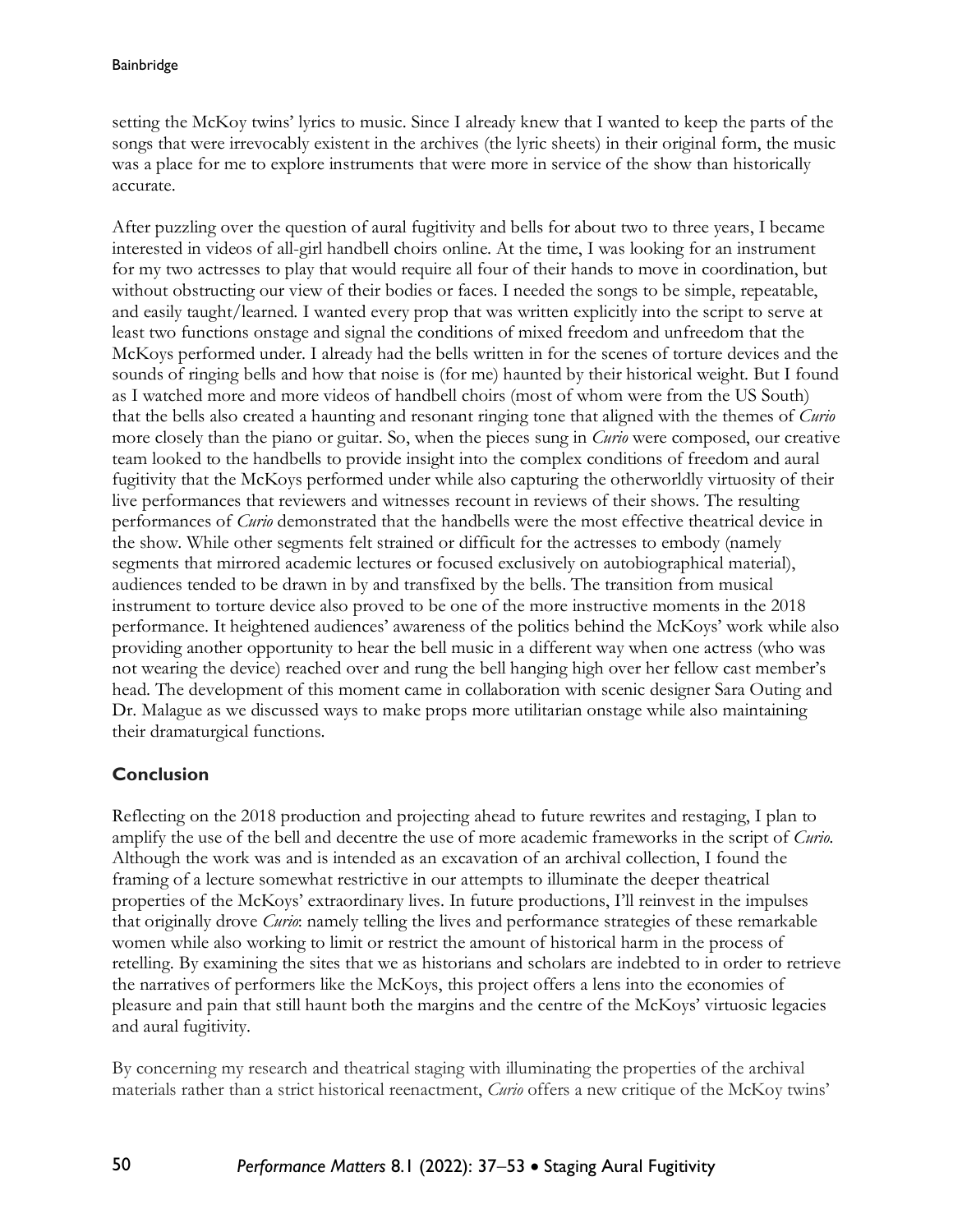archival remains and performance legacies. The piece itself owes a great deal to the collaborative efforts of the entire company, without whom I would not have been able to stage the archival properties of the McKoys' songs for a general audience. There remains work to be done to bridge the gaps between the traditional scholarship of performance theory and theatre history and praxis. I am deeply indebted to works of theatrical ethnography that paved the way for scholar-artists to find ways to enact and act upon our archives in innovative ways. The work I've done and continue to do with *Curio* lives in a world that intersects these ethnographic methods with artistic and scholarly praxis to create an ethnography of the archive through performance.

#### **Notes**

1. "Clara Yeoman, their only surviving sister, has spent her life in Columbus County [North Carolina]. Her famous *sister were* older than her by about six years. Millie-Christine would have been almost eighty-three years of age, had they lived. When interviewed by newsmen on last Friday afternoon, one particular thing was noticed about Clara's conversation*. She always referred to Millie-Christine as one, and never in a plural sense*" (article on Millie-Christine McKoy, *News Reporter*, March 29, 1934, emphasis mine). See also *Wilmington Daily Herald*, letter to the editor, June 9, 1859; Touchaatout and La Fosse, *Trombinoscope* Paris, France, 1873; and reviews from the *Raleigh News and Observer*, October 10, 1912, and September 27, 1925, *Raleigh Register*, October 22, 1853, *New Berne Journal*, *Whiteville News Reporter*, December 10, 1925, and March 29, 1934, *Wilmington Daily Herald*, and *Wilmington Morning Star*. All sources cite the twins' multilingual performance skills as a central drawing force of their act and a primary mode of distinguishing one sister from the other.

2. Here, I mirror Daphne Brooks' (2006) gesture of "(auto)biography" in reference to the twins' autobiographical text.

3. In *Conjoined Twins in Black and White,* Linda Frost (2009, 16) asserts that at least five versions of the autobiography were printed and reprinted around the world during the McKoys' careers. The first came in 1871 in London and was updated by their then show manager Judge H. P. Ingalls. In 1882, another version, published in New York by Torrey & Clark, appeared during the twins' time touring with the Batcheller and Doris Great Inter-Ocean Show. Another three versions were published between the 1880s and the early twentieth century. Frost recreates a version of the text that appeared sometime between 1902 and 1912 and was published in Cincinnati by Hennegan & Co.

4. Millie Christine Bio Sketch, dated 1883, Archives of Millie Christine McKoy, James Weldon Johnson Collection, Yale Collection of American Literature, Beinecke Rare Book and Manuscript Library, Yale University Library, New Haven, Connecticut. This biographical sketch of Christine and Millie features a fictionalized account of the twins' birth, early life, rise to fame, and travels. It follows a form commonly used in performance programs and publicity materials popular in American freak shows of the late nineteenth century. The program also includes several doctors' reports verifying the twins' conjoined status, lyrics from the songs they would perform (with instructions for the audience to sing along) and advertisements on each page for Merchant's Gargling Oil Liniment used for humans and animals alike.

5. The 1870 census notes that "Jacob McKay" owned \$250 worth of personal real estate and a personal estate valued at \$150 (Martell 2000, 136).

6. Original letter from L. Echelberry to General Allan Rutherford, August 17, 1866. Courtesy of the Freedmen's Bureau Collection, National Archives.

7. Millie Christine Bio Sketch, dated 1883, Archives of Millie Christine McKoy. Most versions of the (auto)biography list "receptions" that Millie-Christine held for public audiences and various European dignitaries as part of their touring routine.

8. "As we navigate the postmodern we must look for the fissures that show how the anti- and ante-modern continue to configure black queer broken-and-wholeness. At the same time, the meaningfully multi-blued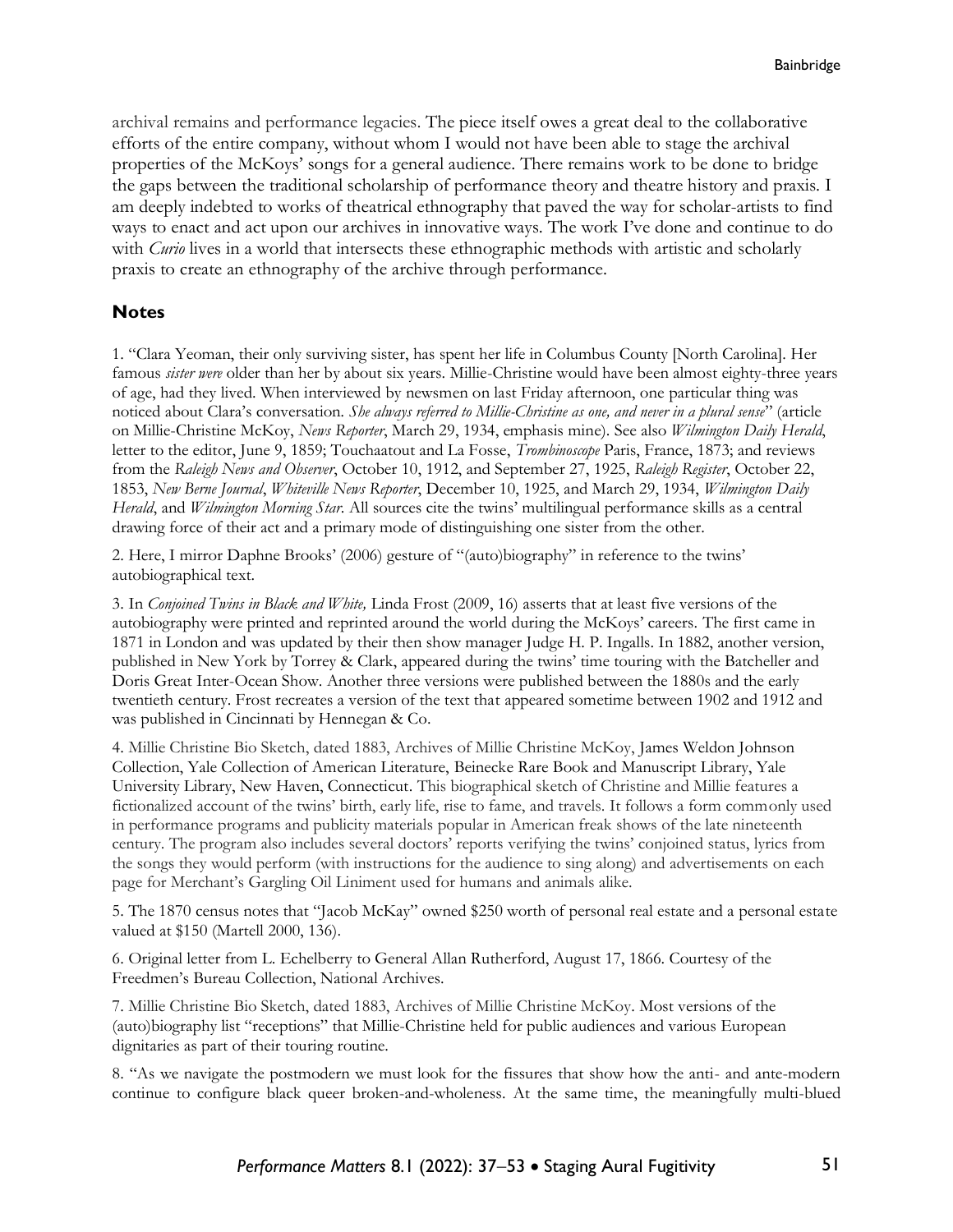Atlantic tells us that we must continue to navigate our field *metaphorically*" (Tinsley 2008, 212); "(anti-, ante- [slave]) narrative fashion" (Moten 2003, 24).

#### **References**

- Adams, Rachel. 2001. *Sideshow USA: Freaks and the American Cultural Imagination.* Chicago: University of Chicago Press.
	- ———. 2012. "Disability and the Circus." In *The History of the Circus in America*, edited by Kenneth Ames, 2–20. New Haven: Yale University Press.
- ———, et al. 2015. *Keywords for Disability Studies*. New York University Press.
- Archives of Millie Christine McKoy. James Weldon Johnson Collection, Yale Collection of American Literature, Beinecke Rare Book and Manuscript Library, Yale University Library, New Haven, Connecticut.
- Bernstein, Robin. 2011. *Racial Innocence: Performing American Childhood from Slavery to Civil Rights*. New York: New York University Press.
- Brooks, Daphne. 2006. *Bodies in Dissent: Spectacular Performances of Race and Freedom, 1850–1910*. Durham, NC: Duke University Press.
- Fitzgerald, Adam. 2016. "Tyehimba Jess on Excavating Popular Music Through Poetry: Exploring the Sustenance of Song and Historical Clapbacks." *Literary Hub*, May 5, 2016. [http://lithub.com/tyehimba-jess-on-excavating-popular-music-through-poetry/.](http://lithub.com/tyehimba-jess-on-excavating-popular-music-through-poetry/)
- Gold, Sarah E. 2010. "Millie-Christine McKoy and the American Freak Show: Race, Gender, and Freedom in the Postbellum Era, 1851–1912." *Berkeley Undergraduate Journal* 23 (1): 1–43.
- Griffin, Farah Jasmine. 2004. "When Malindy Sings: A Meditation on Black Women's Vocality." In *Uptown Conversation: The New Jazz Studies*, edited by Robert G. O'Meally, Brent Hayes Edwards, and Farah Jasmine Griffin, 102–25. New York: Columbia University Press.
- Harris, Cheryl L. 1993. "Whiteness as Property." *Harvard Law Review* 106 (8): 1707–91.
- Hartman, Saidiya. 2008. "Venus in Two Acts." *Small Axe: A Caribbean Journal of Criticism* 12 (2): 1–14.
- Hartman, Saidiya V. 1997. *Scenes of Subjection: Terror, Slavery, and Self-making in Nineteenth-Century America.* New York: Oxford University Press.
- Horton-Stallings, LaMonda. 2015. *Funk the Erotic: Transaesthetics and Black Sexual Cultures.* Champaign: University of Illinois Press.
- Hunter, Tera W. 1997. *To 'Joy My Freedom: Southern Black Women's Lives and Labors after the Civil War.* Cambridge, MA: Harvard University Press.
- Jess, Tyehimba. 2011. "Syncopated Sonnets." TedxNashville, May 18, 2011. Tedx Talks. [https://www.youtube.com/watch?v=OmtH0A5mVnA&t=6s.](https://www.youtube.com/watch?v=OmtH0A5mVnA&t=6s)
	- ———. 2016. *Olio*. Seattle: Wave Books.
- Martell, Joanne. 2000. *Millie-Christine: Fearfully and Wonderfully Made.* Winston Salem, NC: John F. Blair.
- McMillan, Uri. 2015. *Embodied Avatars: Genealogies of Black Feminist Art and Performance.* New York: New York University Press.
- Morgan, Jennifer. 2004. *Laboring Women: Reproduction and Gender in New World Slavery*. Philadelphia: University of Pennsylvania.
- Moten, Fred. 2003. *In the Break: The Aesthetics of the Black Radical Tradition*. Minneapolis: University of Minnesota Press.
- O'Connell, Deirdre. 2009. *The Ballad of Blind Tom.* New York: Overlook Duckworth.
- Pancoast, William H. 1871. "The Carolina Twins." In *Photographic Review of Medicine and Surgery.* Vol 1, *1870–1871*, edited by F. F. Maury and L. A. Duhring, 42–58. Philadelphia: J. B. Lippincott.